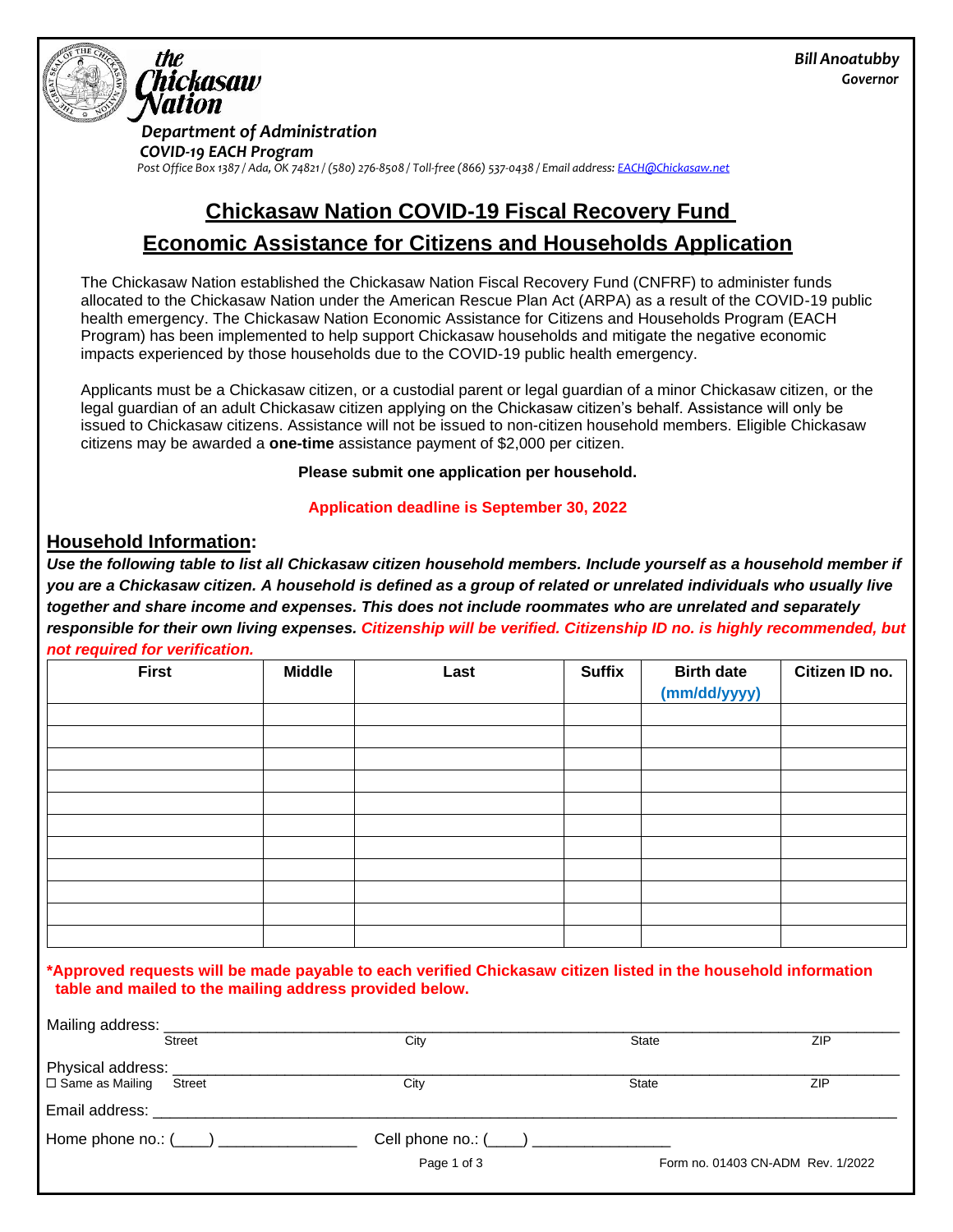## **COVID-19 Impact Information:**

Please answer the following questions regarding the negative economic impacts your household has experienced as a result of the COVID-19 public health emergency.

- 1. Have you or another member of your household received unemployment benefits or been unemployed at any point in time between March 17, 2020 and present (including if you have been laid off)?  $\Box$  Yes  $\Box$  No
- 2. Was your annual income on your latest federal tax return less than \$75,000 for single or married individuals filing separately, less than \$112,500 for head of household, or less than \$150,000 for married filing jointly or surviving spouses?  $\Box$  Yes  $\Box$  No
- 3. Have you experienced housing instability or risk of homelessness at any point in time between March 17, 2020 and present?  $\Box$  Yes  $\Box$  No
- 4. Have you experienced food insecurity at any point in time between March 17, 2020 and present?  $\Box$  Yes  $\Box$  No

*If you answered "Yes" to any question above, STOP. Skip questions 5-8 below and complete the certification at the bottom of the application. If you answered "No" to all questions above, please complete questions 5-8 to show how you have been negatively economically impacted by the COVID-19 public health emergency.*

- 5. Due to the COVID-19 pandemic, has your household experienced economic harm caused by income or job  $loss/income reduction? \Box Yes \Box No (See page 3 for examples)$
- 6. Due to the COVID-19 pandemic, has your household experienced economic harm or financial hardship due to market circumstances/purchasing necessary goods?  $\Box$  Yes  $\Box$  No (See page 3 for examples)
- 7. Due to the COVID-19 pandemic, has your household experienced economic harm related to household or family circumstances?  $\Box$  Yes  $\Box$  No (See page 3 for examples)
- 8. Due to the COVID-19 pandemic, has your household experiences economic harm related to medical needs?  $\Box$  Yes  $\Box$  No (See page 3 for examples)

\_\_\_\_\_\_\_\_\_\_\_\_\_\_\_\_\_\_\_\_\_\_\_\_\_\_\_\_\_\_\_\_\_\_\_\_\_\_\_\_\_\_\_\_\_\_\_\_\_\_\_ \_\_\_\_\_\_\_\_\_\_\_\_\_\_\_\_\_\_\_\_\_\_\_\_\_\_\_\_\_

### **Certification:**

By the completion and execution of this form, I attest that my household has experienced negative economic impacts as a result of the COVID-19 public health emergency to the extent indicated on this application and that all information provided is true and correct.

Applicant signature Date

**Please submit completed application to: Chickasaw Nation COVID-19 EACH Program Post Office Box 1387 Ada, OK 74821 Phone no.: (580) 276-8508 / Toll-free no.: (866) 537-0438 Email address: EACH@Chickasaw.net**